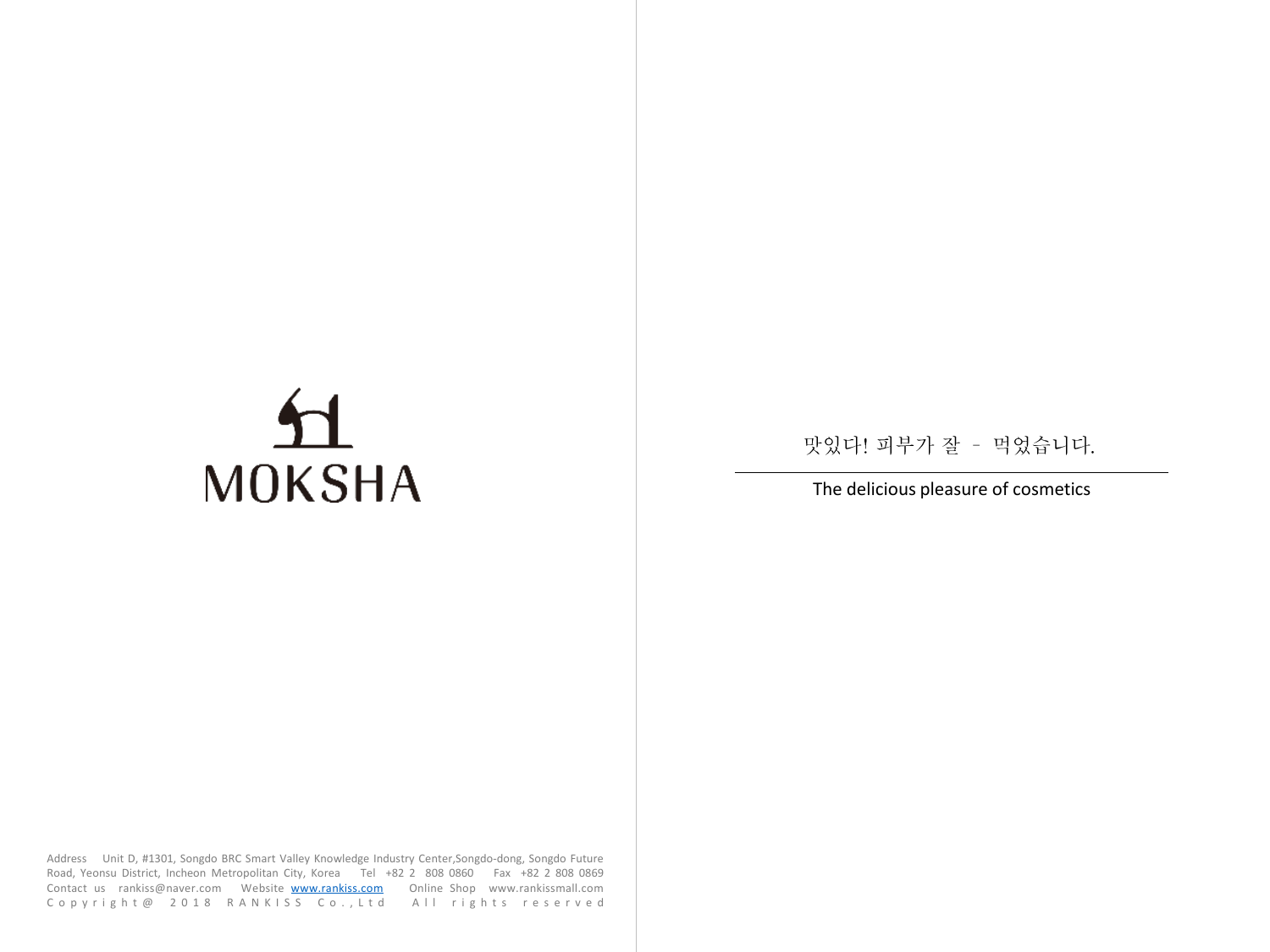

Learn from the natural, delicious pleasure for the skin.

Healthy for your skin. Oriented EWG Green Rate ingredients. Without 6 harmful ingredients for skin. Without – Paraben, imidaxolidinyl urea form, silicon oil, synthetic dye, polyacrylaminde, trithanolamine Moksha use natural based ingredients that fill the skin with healthy.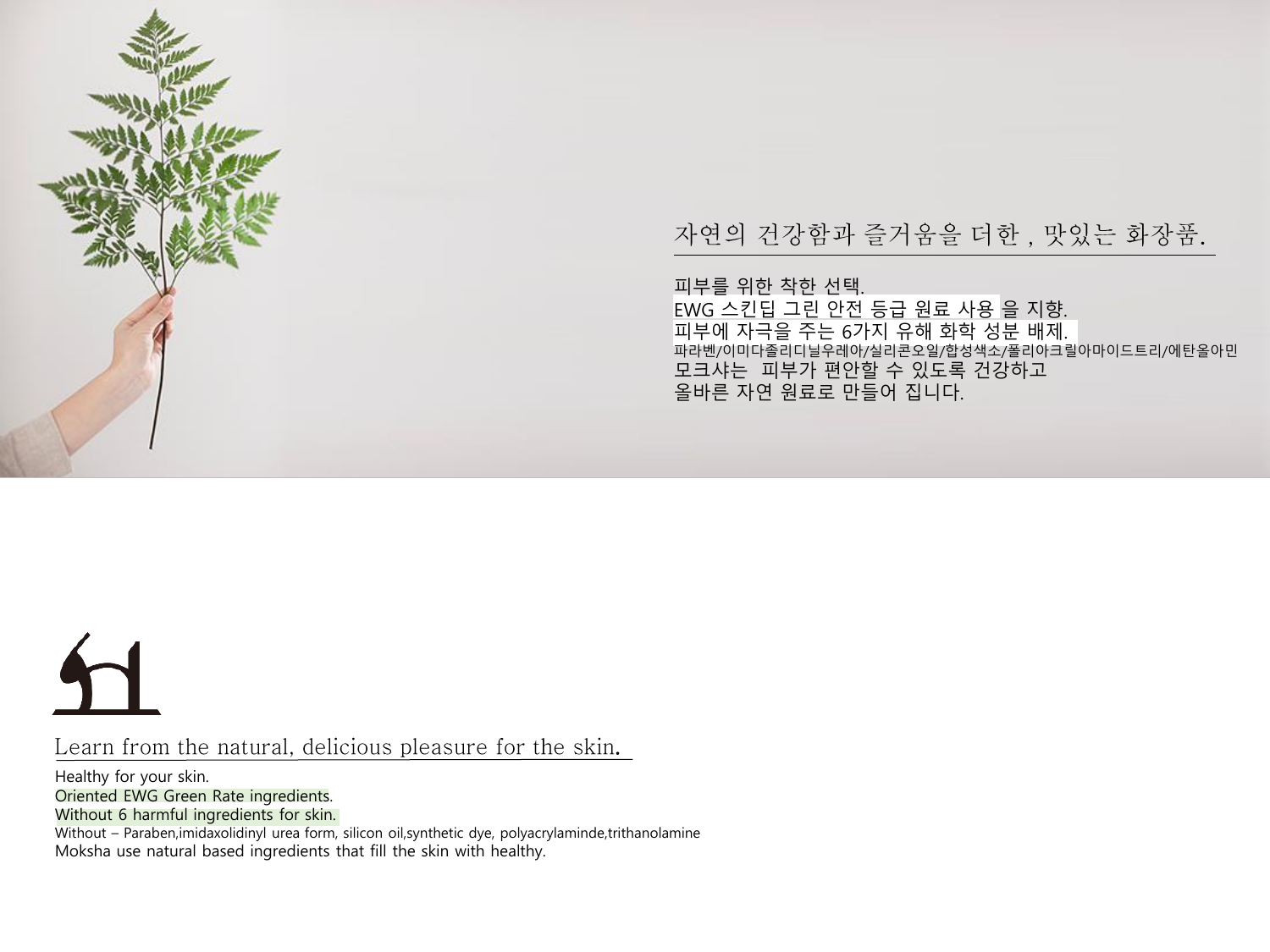# 디어. 애플 잼 스크럽 150ml

# Dear.Apple jam scrub 150ml

(수분 보습 저자극 각질 제거 데일리 사용가능) 저자극 촉촉 수분 필링 모이스처 필링젤 페이셜 스크럽 .사과에 함 유된 자연 AHA 성분과 촉촉한 보 습을 도와주는 꿀 추출물이 피부가 건조하지 않게 수분을 공급해주고, 부드러운 젤리 제형으로 피부 각질 과 모공 속 노폐물을 부드럽게 제 거해주는 페이셜 스크럽.

# 디어 베리 잼 스크럽 150ml

# (수분 보습 각질 제거 딥 클렌징 )

2 in 1 버블 위시 페이스&바디 모이스처 워시 스크럽.딸기 씨 & 쌀가루 & 오렌지 파우더 내추럴 스크럽제 사용으로 피부 속 각질을 부드럽게 제거해 주고, 코코넛 자 연 계면활설제의 풍성한 거품으로 깨끗한 클렌징을 도와주는 멀티 스 크럽.

# 디어 오렌지 잼 스크럽 150ml

(수분 보습 각질 제거 수분 보호)

부드러운 슈거 필링 소프트 모이스 처 바디 스크럽. 자일로스 설탕 40% 함유로 피부 롤링시 피부 자 극을 덜어주고 부드럽게 모공 속 피지와 노폐물을 제거해 주고,오렌 지& 자몽 성분이 스크럽 후 건조 한 피부를 촉촉하게 감싸주는 소프 트 필링 스크럽.

# Natural AHA components in apple extract and honey extract provide moisture without skin

(Soft moisture facial peeling gel scrub)

driyng. Soft gel texture formula gently buff away dry, dull skin while remove dead skin cell.

# Dear.Berry jam scrub 150ml

(2 in 1 bubble face& body moisture wash off scrub )

Soft rice flour and raspberry seeds gently buff away dry, dull skin while remove dead skin cell. Soft smooth foam of the coconut surfactant help wash your face and body to clean. 5 different berries extract help skin look smoother and brighter after use.

# Dear.Orange jam scrub 150ml

(Gentle moisture soft sugar body scrub)

Xylose sugar gently buff away dry, dull skin while remove dead slom cell. Orange and grapefruit which plant component provide moisture without skin drying. Natural oil extract leaves the skin soft and glow.

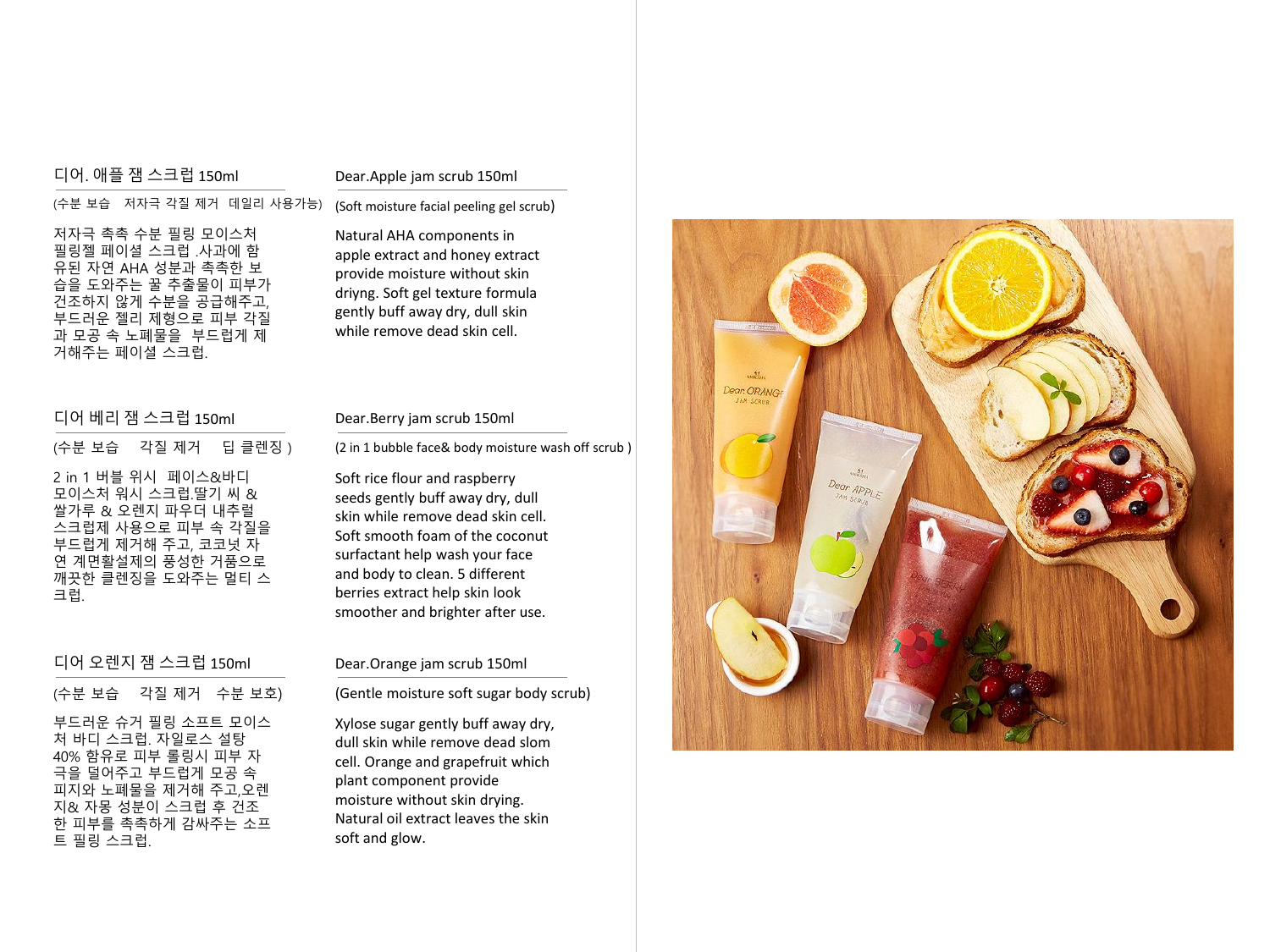

**91%** of natural ingredients & EWG Green ingredients

# 디어. 그린티 마스크 25g

# (수분 보습 피부 진정 생기활력 –에센스 타입 )

촉촉하고 활력있는 피부 수분 진정. 신선한 녹차 속 미네랄이 피부 속 수분 은 채워주고, 마테잎추출물과 히이신스 추출물이 피부 진정을 도와 주는 에센 스타입의 페이셜 시트 마스크.

# 디어 오렌지 마스크 25g

디어. 티트리 마스크 25g

페이셜 시트 마스크.

디어 뱀부 마스크 25g

의 페이셜 시트 마스크.

디어. 애플 마스크 25g

의 페이셜 시트 마스크.

(수분보습 영양 생기활력 – 에센스 타입 )

칙칙하고 생기 잃은 피부를 위한 비타 민 수분 보습. 오렌지&유자&레몬 추출 물 속 비타민이 피부에 생기를 부여해 주고, 시원한 청량감으로 촉촉하고 밝은 피부로 개선하는데 도움을 주는 에센스 타입의 페이셜 시트 마스크.

민감한 피부 진정을 도와주는 수분 진 정 케어.티트리잎&티트리잎오일&병풀 추출물이 과다 분비되는 피지량을 조절, 자극 받은 피부를 진정시켜 주고,피부 속 유.수분을 맞춰주는 에센스 타입의

(수분보습 영양 피부보호- 에센스 타입 ) 건조한 피부를 위한 수분 영양 보습. 대나무 & 연꽃 추출물이 건조한 피부 속 수분을 부여해, 촉촉하고 맑은 피부 로 가꾸는데 도움을 주는 에센스 타입

(수분 보습 피부 진정 각질케어-에센스 타입 )

수분감 넘치는 데일리 수분 & 영양 케 어.사과 추출물이 피부 속 수분과 영양 을 부여해 피부 속 유.수분 발런스를 맞 춰주어 건조한 피부를 생기 있는 피부 로 가꾸는데 도움을 주는 에센스 타입

# Dear.Tea Tree mask sheet 25g

# (수분 보습 피부 진정 유수분조절 –에센스 타입 ) (Relief moisturizing – Essence type)

Essence type skin moisturizing facial mask , soothes tired and fatigued skin with help control the skin balance. Protect skin and prevents hydration loss to help keep skin moisturizing.

# Dear.Bamboo mask sheet 25g

(Moisturizing – Essence type)

Essence type skin moisturizing facial mask , rich minerals from bamboo extract give skin deep moisturizing without dryness. Provides a skin smooth.

# Dear.Apple mask sheet 25g

# (Moisturizing – Essence type)

Perfect for daily skin moisturizing facial mask , remove dull skin softly, produce deep moisturizing without dryness. Rich vitamin A,C,E, from apple extract provides a skin smooth, strength in delicate skin and helps skin vital .

# Dear.Green tea mask sheet 25g

(Relief moisturizing – Essence type)

Essence type skin moisturizing facial mask , fresh green tea fills the skin with deep hydration with fresh clean. Prevent oxidative damage to the skin and cultivated skin vitality.

# Dear.Oragne mask sheet 25g

(Glow moisturizing – Essence type)

Essence type skin moisturizing facial mask , rich in vitamin C help to moisturize without skin dryness and help skin glow. Provides a refreshing sensation to skin brightening.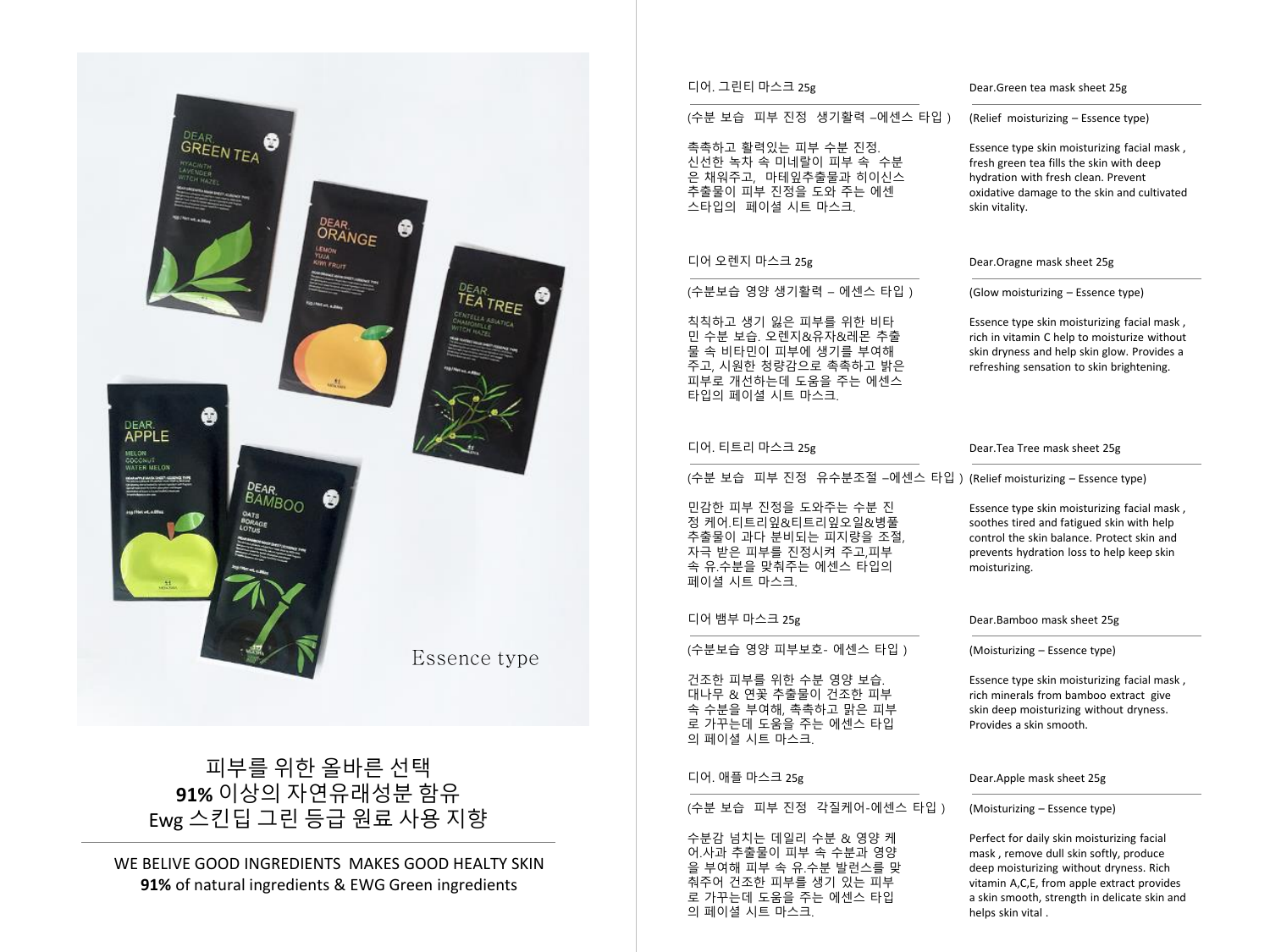# 디어 베리 마스크 25g

# Dear.Berry mask sheet 25g

(고보습 수분 보습 윤기부여-크림 타입 )

피부 윤기와 생기를 부여해 주는 고보습 수분 보습.딸기&블루베리 추출물이 피부 속 수분과 영양을 부여해 건조한 피부를 촉촉하고 맑 은 피부로 가꾸는데 도움을 주는 크림에센스 타입의 고보습 페이셜 시트 마스크

# 디어. 아보카도 마스크 25g

# Dear.Avocado mask sheet 25g

Cream type essence moisture facial mask, give skin nourishing moisturizing without dryness. Provides a skin smooth, strength in delicate skin and keep skin vital

and firm.

(Nourishing & moisturizing – Cream type)

(고보습 고영양 윤기부여-크림 타입)

민감한 피부 진정과 영양을 부여해 주는 수분 보습.아보카도열매 &꿀 추출물이 피부에 영양과 수분을 부 여해 주고, 민감한 피부를 진정시 켜 윤기있는 피부로 가꾸는데 도움 을 주는 크림에센스 타입의 고보습. 고영양 진정 페이셜 시트 마스크.

# 디어 쉐어버터 마스크 25g

(고보습 고영양 피부진정-크림 타입 )

피부에 필요한 영양과 수분을 채워 주는 고보습 케어.쉐어버터 & 프로 폴리스 추출물이 건조한 피부 속 수분을 채워, 피부결을 매끄럽게 해주고 깊은 보습과 영양으로 탄력 있는 피부로 가꾸는데 도움을 주는 크림에센스 타입의 고보습.고영양 페이셜 시트 마스크.

# Dear.Shea Butter mask sheet 25g

(Nourishing & moisturizing – Cream type)

Moisturizes dry skin with regeneration. Provides a skin smooth, strength in delicate skin and help skin vital and firm.



Cream type

 $\mathfrak{c}$ 

DEAR.<br>AVOCADO

MANGO<br>BANANA<br>LAVENDER

# 피부 무(無)자극 인체 적용 테스트 통과

A NON-IRRITATING FOR SKIN

G

DEAR.<br>SHEABUTTER

# facial mask give skin hydration and vitality to the skin by filling

(Glow moisturizing – Cream type) Cream type essence moisture

up the nutrients in the skin. Provides skin glow with brightening.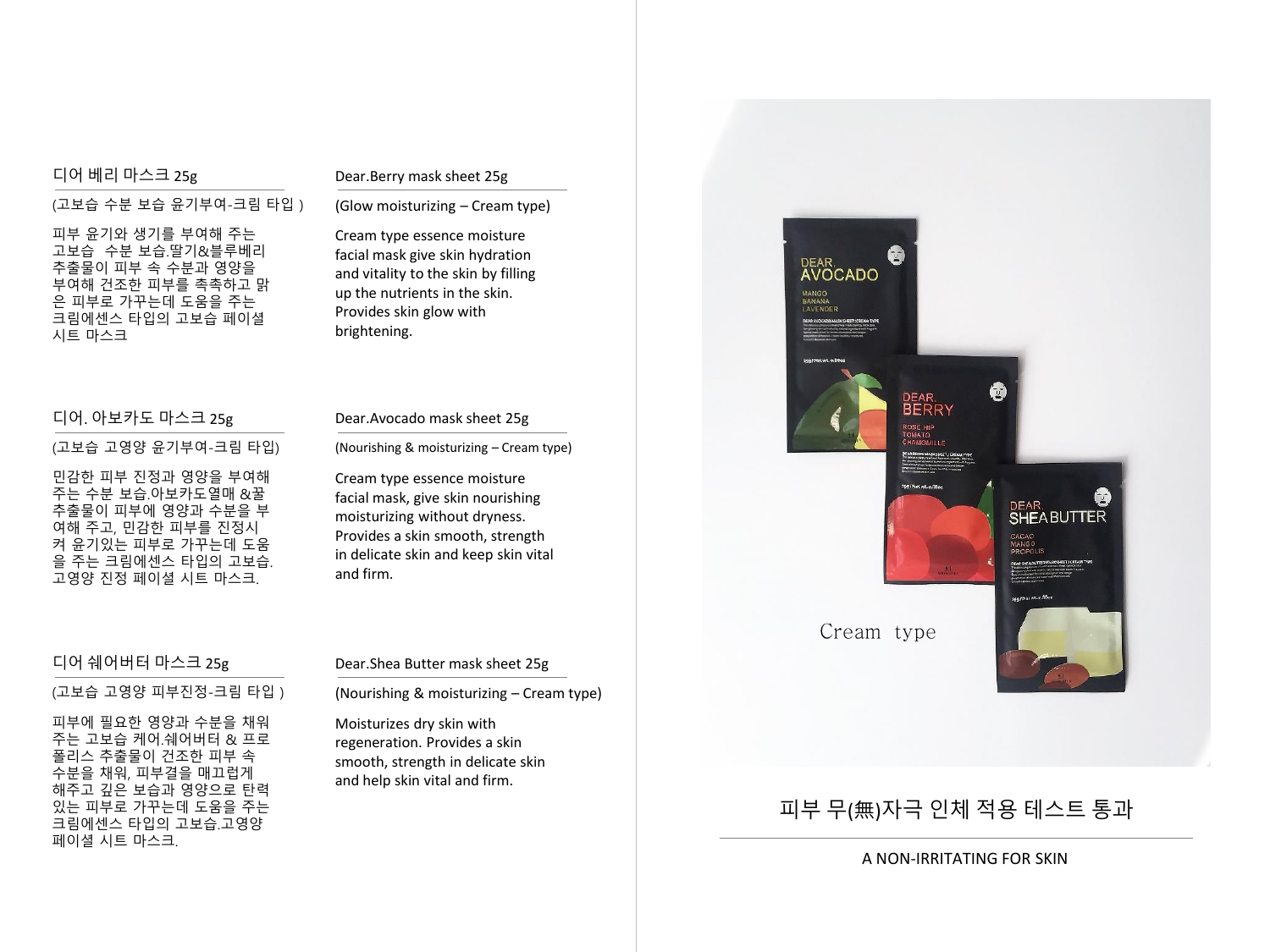# $\mathbb{C}$ DEAR. DEAR.<br>MUGWC **ALOE** GREEN TEA<br>CHAMOMILLE<br>CACTUS 8-PEPTIDE ALOE<br>TEA TREE DEAR. ₿ **HONEY** co./ Net wt. o. 88d PROPOLIS<br>ROYAL JELLY CORNFLOWER Gel & Ampoule type

피부를 위한 올바른 선택 8無 유해성분 무첨가

WITH OUT 8 HARMFUL INGREDIENTS

# 디어 알로에 마스크 25g

# (수분보습 피부진정 생기부여-겔 타입 )

민감한 피부 진정과 유.수분 케어. 알로에베라잎 추출물이 예민하고 민감한 피부 진정과 수분을 채워주 어 생기 있는 피부로 가꾸는데 도 움을 주는 젤에센스 타입의 진정 페이셜 시트 마스크.

# 디어. 머그워트 마스크 25g

(수분 보습 피부 진정 영양-겔 타입)

민감 피부 보습 진정 케어 .쑥&어 성초추출물이 민감하고 쉅게 자극 받는 피부를 촉촉하게 진정시켜 주 는 젤에센스 타입의 보습 진정 페 이셜 시트 마스크.

# Dear.Aloe mask 25g

(Moisture skin replenishment – Gel type)

Gel essence type facial mask, restore moisture hydration to resilient and calm sensitive skin. Gel essence help skin cooling to skin replenishment.

# Dear.Mugwort mask 25g

(Moisture skin replenishment – Gel type)

Gel essence type facial mask, moisture replenishment facial mask with mugwort extracts, help skin calm with refreshment.

# 디어. 허니 마스크 25g

(수분 보습 영양 탄력부여-앰플 타입 )

깊은 보습감과 피부 속 영양을 채 워주는 탄력 수분 케어. 꿀&로얄 젤리&프로폴리스가 건조 한 피부 속 깊은 보습과 영양을 채 워주고,민감한 피부를 진정시켜 윤 기 있는 피부로 가꾸는데 도움을 주는 앰플 에센스 타입의 영양 수 분 페이셜 시트 마스크.

# Dear.Honey mask sheet 25g

(Elasticity moisturizing – Ampoule essence type)

Ampoule essence type facial mask, provides skin smooth with nourishment and elastic skin for an enhanced complexion with hydrate to skin moisturizing.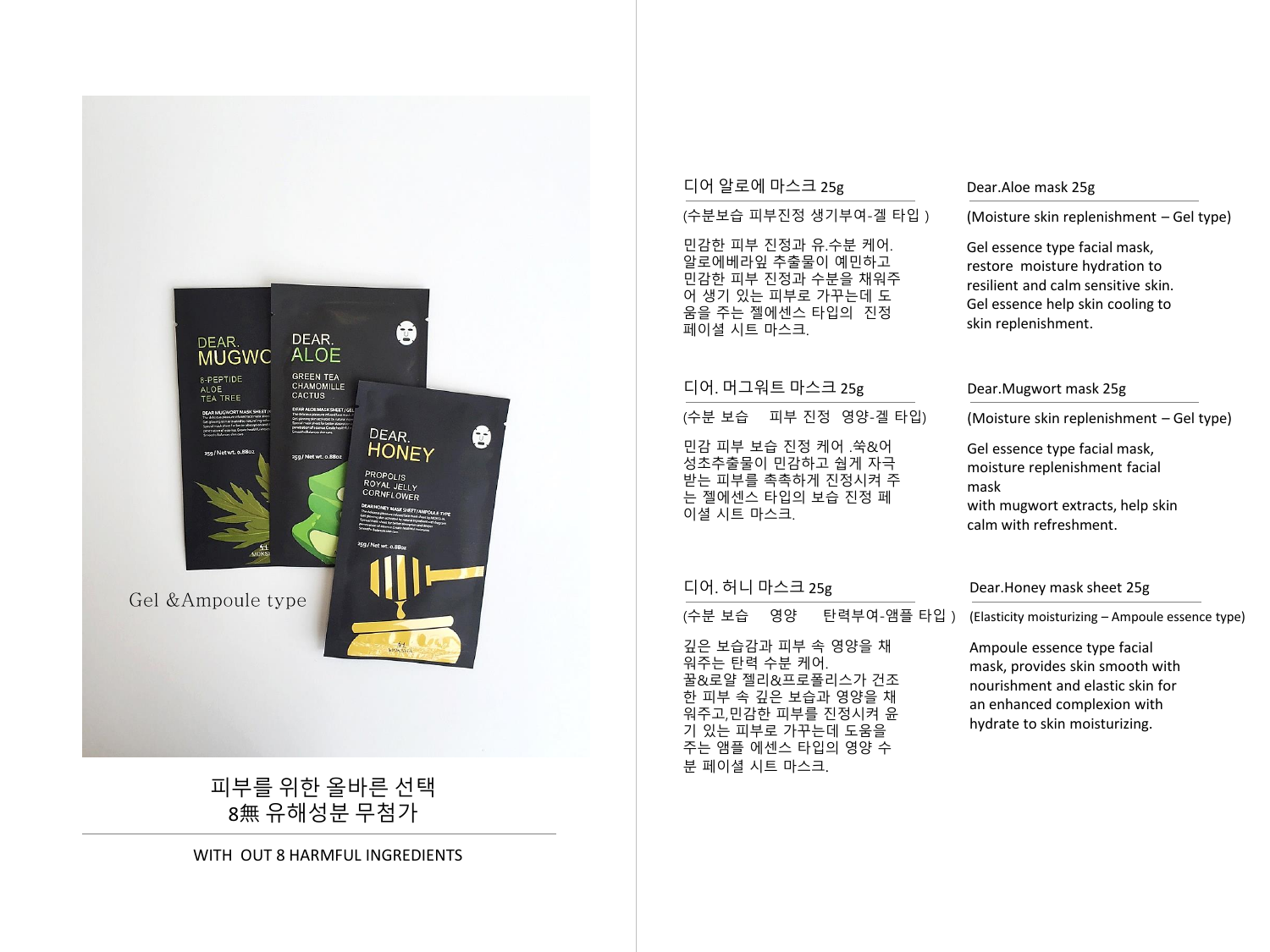# 허니 차콜 필 오프 마스크 100ml

(모공관리 수분 보습 블랙헤드 피지 케어 ) 모공 사이 노페물을 제거하는 피지케어 마스크 팩.숫가루 첨 가로 자연적인 피지 흡착을 도 와 피부 속 노페물을 제거해주 고, 꿀 추출물이 피부 속 건조 함을 예방하여 피부 속 수분과

영양을 부여해주는 페이스팩 타입의 필오프 케어 마스크.

# Honey Charcoal Peel- off mask 100ml

Special peel-off mask for naturally purifying .Activated charcoal helps absorb oil and impurities without over-drying. This unique mask and scrub works double time to detox skin for all skin type. Help remove blackheads, impurities and excess oil

While minimizing the appearance of pore and bighting skin tone.

# 허니 & 쉐어버터 핸드 케어 크림 50ml

Honey & Shea butter hand cream 50ml

(수분 보습 영양 윤기 부여 )

촉촉.매끈 수분 & 영양 핸드 케어. 쉐어버터&꿀 콤플렉스가 거칠어지 기 숴운 손을 촉촉하고 부드럽게 영양을 부여해 주고, 사용 후 끈적 임 없이 스며들는 마무리감으로 촉 촉하고 매끈한 핸드 케어가 가능한 핸드 크림.

(Moisturizing Nourishment Skin relief )

This hand cream leaves skin soft and nourished provides a silky finish and lasting comfort. Protect skin against the dry effects of external factors while minimizing visible sings of ageing.

# (Pore remove Moisturizing Brightening)